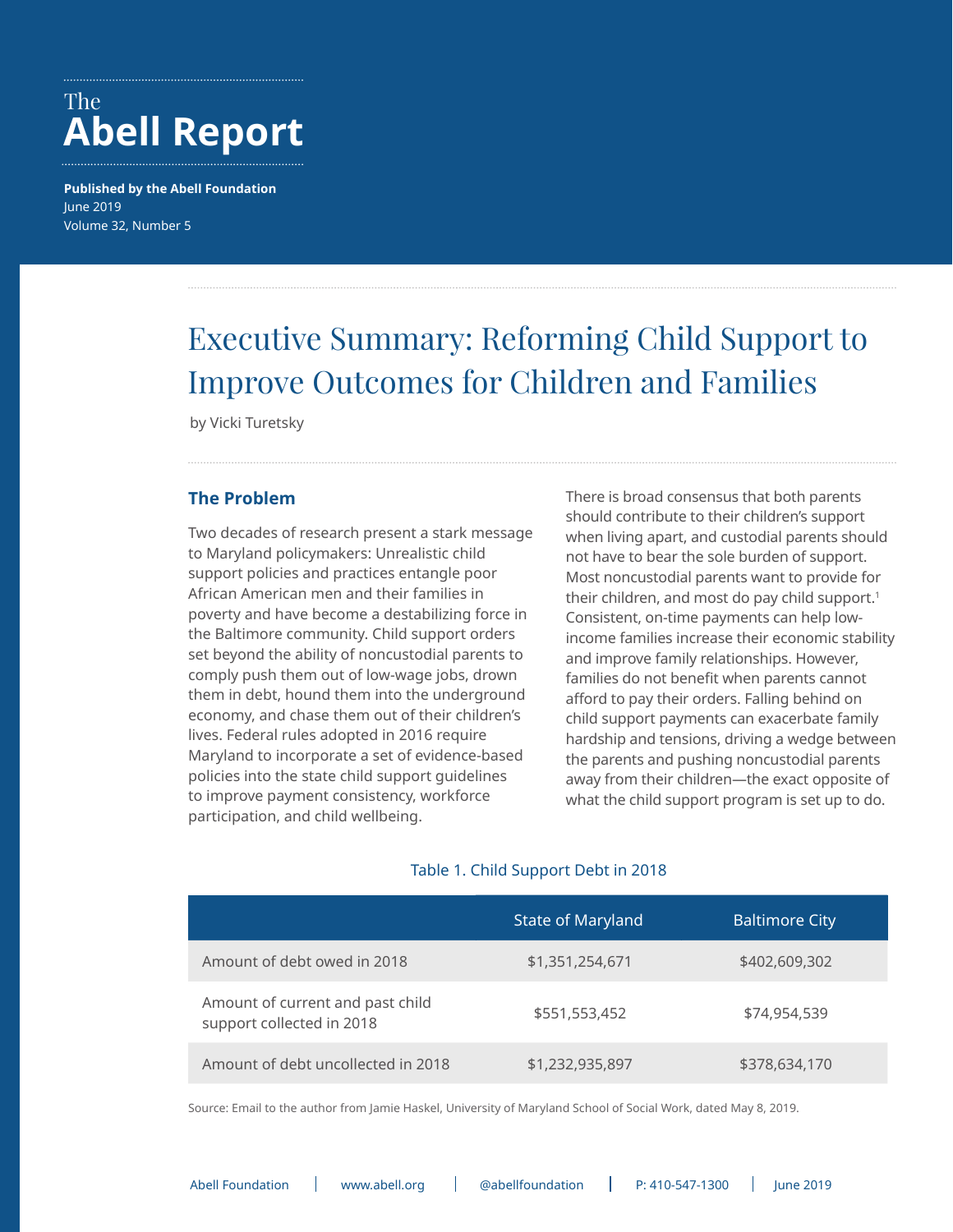<span id="page-1-0"></span>More than \$1.3 billion in child support debt went uncollected by the Maryland child support program in 2018, while more than \$400 million was uncollected in Baltimore.<sup>[2](#page-8-0)</sup> (see Table 1.) This amount represents debt accumulating ever since the child support program began more than four decades ago. Most of this debt will never be collected, no matter how tough enforcement efforts are. Yet uncollectible debt builds year-byyear, interfering with noncustodial parent employment and burdening taxpayers with costly and unsuccessful collection activities.

The hard reality is that sometimes there just is not enough money to go around. Inability to pay the order amount is the main reason for nonpayment. Nearly all parents who fall behind

#### Figure 1. Average Annual Earnings among Employed NCPS by Percent of Current Support Paid



Source: Reprinted from Letitia Logan Passarella and Catherine E. Born, *Who Pays Child Support in Baltimore City? Noncustodial Parent (NCP) Payment Compliance,* University of Maryland School of Social Work, Family Welfare Research and Training, 2014)

Notes: Earnings are based on NCPs with employment in a Maryland UI-covered job. NCPs may have additional earnings that are not accounted for here.

Median earnings were lower in each of the payment compliance groups—by about \$2,000 to \$4,000. This makes a larger difference among the lower income groups where average earnings can be double the median earnings. For example, among Baltimore City noncustodial parents, median earnings for those who paid 0% were \$1,603 (compared to \$5,760 in average earnings), while median earnings for those who paid 100% were \$35,077 (compared to \$38,168 in average earnings).

on child support payments have unstable employment and low earnings, and a significant number of parents are incarcerated. One study found that 90 percent of those noncustodial parents who made no payment and 60 percent making partial payment were incarcerated or did not have year-round employment.<sup>3</sup>

The employment situation is bleak for many noncustodial parents with a child support case. Mothers and fathers from the same low-income communities often have similar barriers to full-time employment. Noncustodial parents with limited education and marketable skills, an intermittent work history, and sometimes a criminal record struggle to find and maintain full-time work at sufficient wages to support themselves and pay their child support obligations.[4](#page-8-0) Across Maryland, 50 percent of noncustodial parents in the state child support program caseload were employed in 2017, and 43 percent of these earned minimum wages or less. In Baltimore, 57 percent of noncustodial parents were employed and 47 percent earned the minimum wages or less.[5](#page-8-0) (See Figure 2.) One-quarter of noncustodial parents with a child support case in the Maryland program caseload receive Supplemental Nutrition Assistance Program (SNAP) benefits, one indicator of low income and food insecurity. In Baltimore, it is 42 percent.<sup>6</sup>

Noncustodial parents with the lowest incomes and most barriers to employment are often expected to pay an impossibly large share of their income toward child support.[7](#page-9-0) If child support orders are set beyond the ability of parents to pay them, compliance falls off and debt builds[.8](#page-9-0) When parents fall behind, poorly targeted and overly aggressive enforcement can make it even harder for them to stay employed and keep up with their support payments. Noncustodial parents who cannot keep up sometimes turn to work "under the table" or even engage in illegal activities to support their children and themselves.[9](#page-9-0) The incentive to work and pay is further undermined by welfare cost recovery policies that hold back support payments from the poorest families and use it to fund government operations.<sup>[10](#page-9-0)</sup>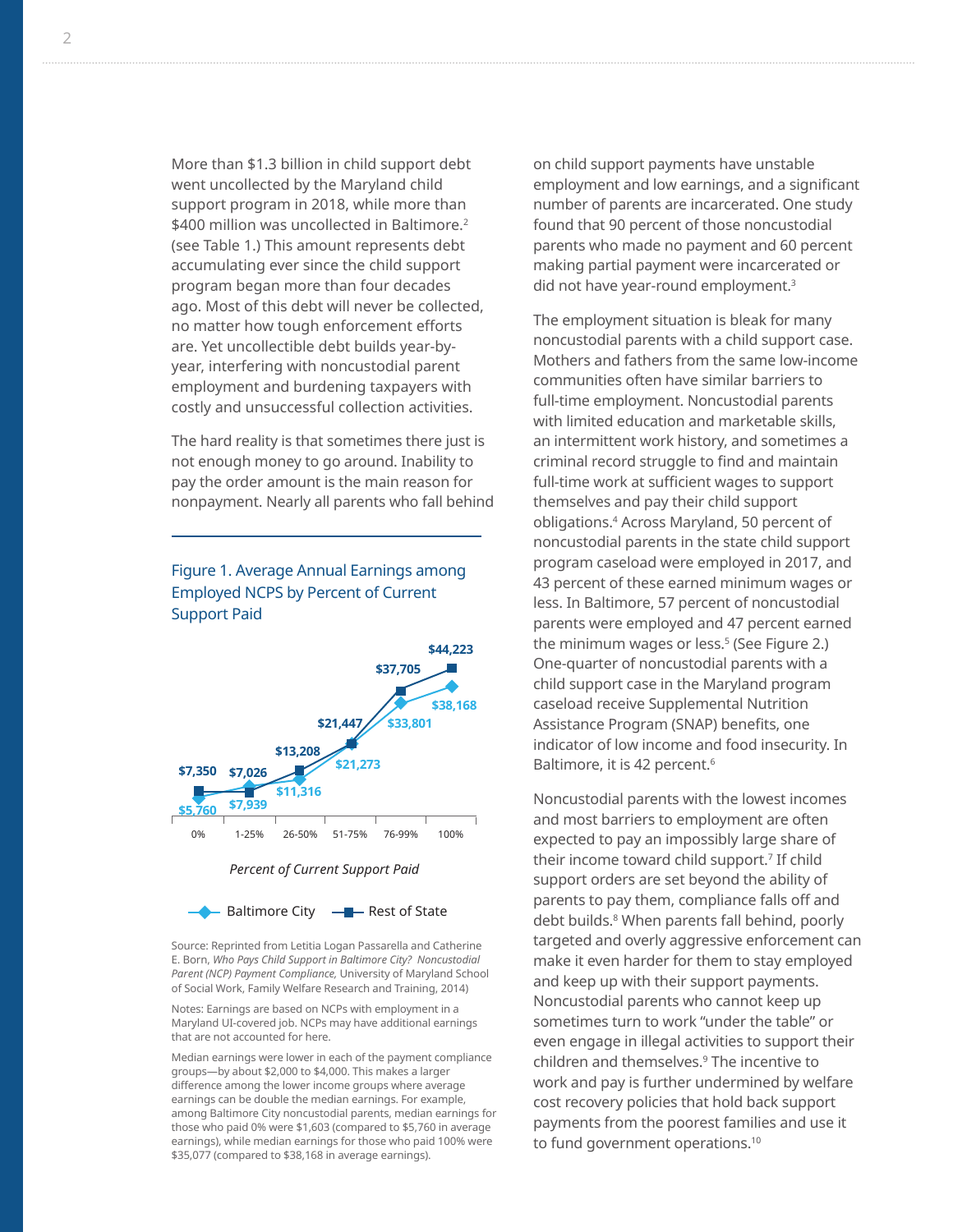<span id="page-2-0"></span>Maryland parents who paid all of their current support were expected to pay 18 percent of their earnings toward child support. Parents who paid the least amount were expected to pay more than 70 percent of their income. The experience in Baltimore is similar. This disparity is unfair and unsustainable.

#### **Setting Child Support Orders**

In general, child support orders are based on the combined actual income of both parents according to guidelines established by the state. However, when parents are poor, courts often do not base support orders on the parents' actual earnings. Instead, standardized orders are issued based on full-time minimum wages attributed to the parents. The result is highly regressive: Maryland noncustodial parents who earn a \$50,000 median income are ordered to pay 14 percent of their earnings toward child support, while noncustodial parents earning a \$6,000 median income are ordered to pay 61 percent, according to a University of Maryland analysis.<sup>11</sup>

Research shows that the best predictor of compliance with a child support order is a noncustodial parent's monthly gross earnings.[12](#page-9-0) As earnings increase, compliance increases. According to a University of Maryland analysis, Maryland parents who paid all of the current support ordered earned an average of \$44,000 during the year. In Baltimore City, parents who paid all of their support earned an average of \$38,000. Conversely, parents who did not pay any of their current support earned an average of \$7,350 statewide and \$5,800 in Baltimore considerably less than the federal poverty level.<sup>13</sup> (See Figure 1.)

There are two reasons why higher earning parents are more likely to pay the child support they owe. The first reason is straightforward: higher earning parents have more income to support their children and themselves. But

the second reason is more insidious: higher earning parents are expected to pay a much lower share of their income toward child support. Maryland parents who paid all of their current support were expected to pay 18 percent of their earnings toward child support. Parents who paid the least amount were expected to pay more than 70 percent of their income. The experience in Baltimore is similar.[14](#page-9-0) This disparity is unfair and unsustainable.

For two decades we have known that, regardless of how much noncustodial parents are ordered to pay, parents generally manage to pay about 20 percent of their actual gross earnings toward child support. Compliance falls off by parents at all income levels when support orders are set higher than about 20 percent of earnings[.15](#page-9-0) This finding holds true in Maryland: Statewide, noncustodial parents were ordered to pay 34 percent of their earnings to current support on average, but they paid 20 percent.<sup>16</sup> (See Figure 2.) There also is some evidence that orders set above 20 percent of income have the unintended—and counterproductive—effect of decreasing, not increasing, support payments for families[.17](#page-9-0) Unpaid support becomes debt. Three in five Maryland noncustodial parents in the child support program owe child support arrears[.18](#page-9-0)

Some people believe that higher orders and tougher enforcement will increase collections. They reason that if a support order is set high and enforced rigorously, parents will increase their work hours and earnings.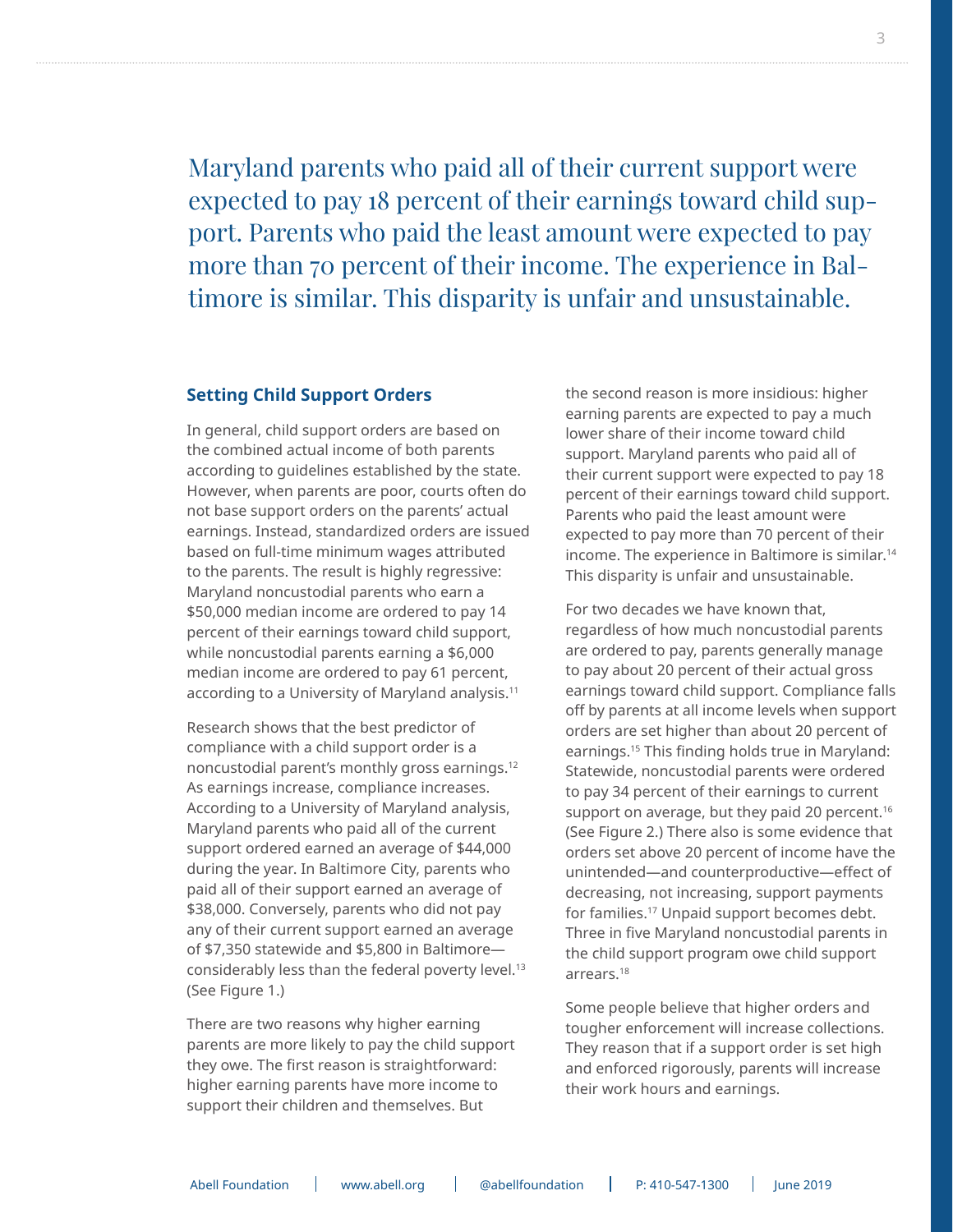## **FIGURE 2: BALTIMORE CITY**

Snapshot of Noncustodial Parents (NCPs)



### **38,918**

NCPs with a current Child Support Case

### **23%**

of the statewide current Child Support Caseload

**92%** are men

## **42%**

received Food Supplement benefits

**91%** are African American

**44%** were associated with a Temporary Cash Assistance Case

The Average Noncustodial Parent:

**41** was the average age

#### **2** child support cases

**2** children

**57%** of NCPs were employed and earned a median of **\$20,372**. a

Half of NCPs earned the minimum wage, while one third earned the Maryland living wage.<sup>b</sup>

On average, NCPs were ordered to pay about **one third** of their earnings to current child support, but they actually paid less than **one fifth** of their earnings to current support



Source: Reprinted from Natalie Demyan Natalie Demyan and Letitia Logan Passarella, *Snapshot of Noncustodial Parents in Maryland: Examining Who Owed Support in July 2017* and *Snapshot of Noncustodial Parents in Baltimore: Examining Who Owed Support in July 2017*, University of Maryland School of Social Work, Ruth Young Center for Families & Children, 2018

Data are based on a sample of 1,039 noncustodial parents (NCPs) who had an active child support case in July 2017. Obligations and payments are based on data between July 2016 and June 2017.

Percentages may not total 100% due to rounding.

a Employment and median earnings are based on jobs covered in Maryland by Unemployment Insurance between July 2016 and June 2017.

b Full-time minimum wage is based on the prevailing minimum in 2017 (\$8.75 per hour). Maryland living wage is based on market-rate costs of basic necessities (\$30,410 annually) [\(http://livingwage.mit.edu/states/24](http://livingwage.mit.edu/states/24)).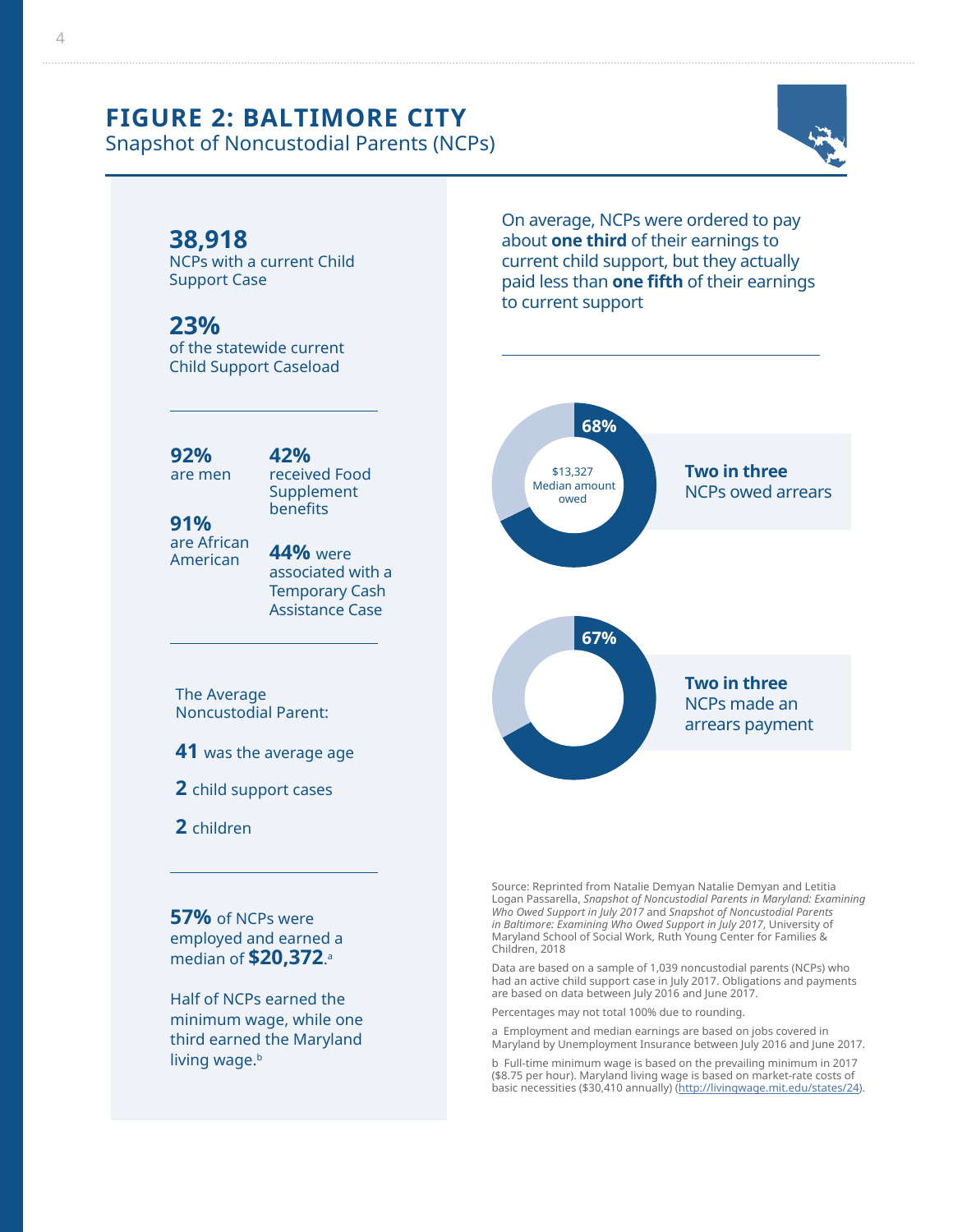## **FIGURE 2: MARYLAND**

Snapshot of Noncustodial Parents (NCPs)





minimum wage, while **39%** earned the Maryland living wage.<sup>b</sup>

are based on data between July 2016 and June 2017. Percentages may not total 100% due to rounding.

a Employment and median earnings are based on jobs covered in Maryland by Unemployment Insurance between July 2016 and June 2017.

b Full-time minimum wage is based on the prevailing minimum in 2017 (\$8.75 per hour). Maryland living wage is based on market-rate costs of basic necessities (\$30,410 annually) (<http://livingwage.mit.edu/states/24>).

Abell Foundation www.abell.org @abellfoundation P: 410-547-1300 June 2019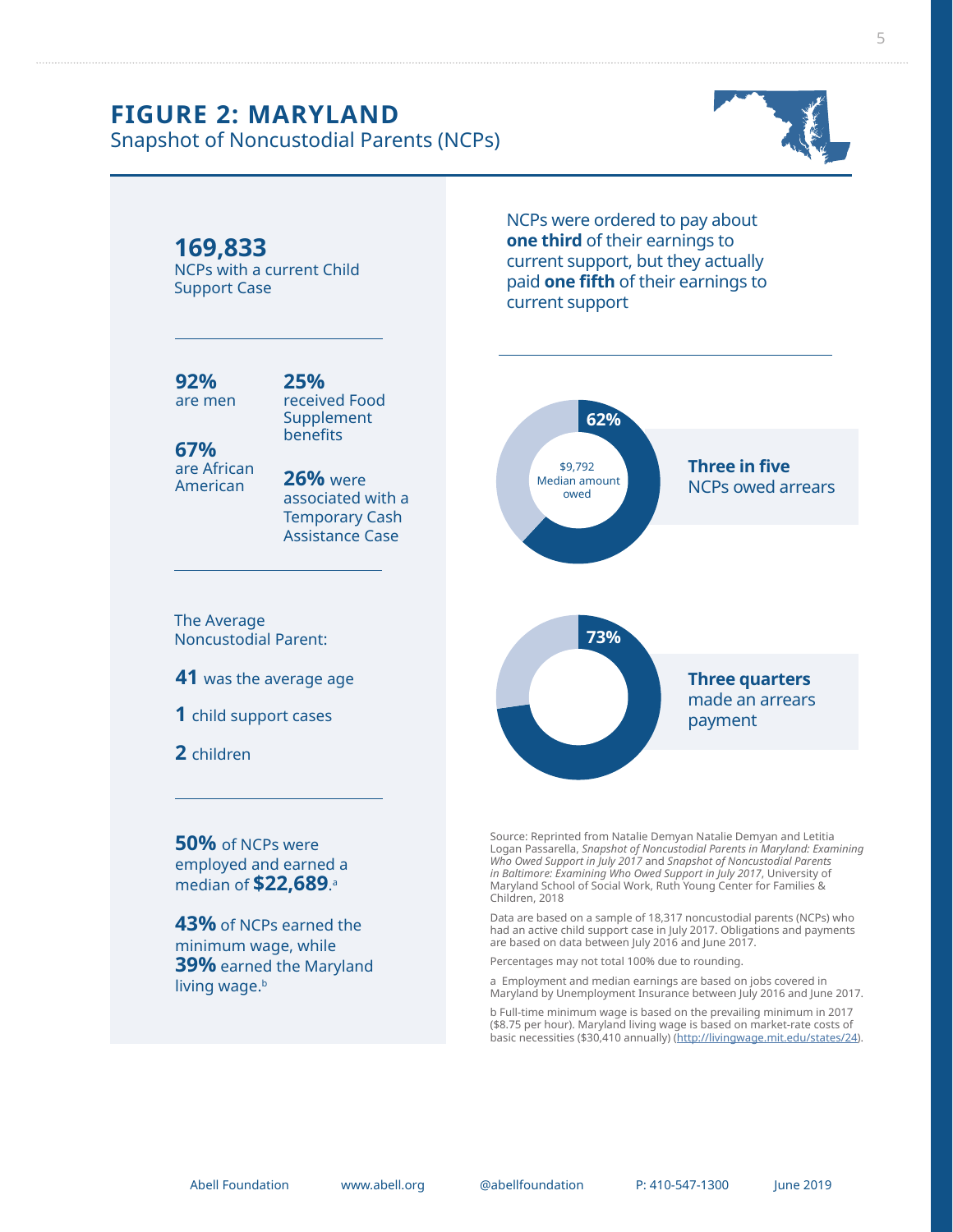<span id="page-5-0"></span>Old uncollectible debt can interfere with the economic stability of working parents and create lifelong indebtedness, well after the children are grown and have children of their own. There is ample evidence that many low-earning parents facing substantial child support debt become discouraged and leave formal employment.

But the evidence is clear: Higher orders and tougher enforcement will not increase collections when the barrier to payment is poverty.[19](#page-9-0) It does no good, and in fact, it does harm, when orders are set too high. A realistic and balanced approach to child support is essential to obtaining consistent child support payments.

#### **Recommendations**

Every four years, Maryland and other states review the effectiveness of their child support guidelines and update their approach to setting support orders. Around the country, states are implementing more realistic and evidence-based strategies aimed at increasing consistent, on-time payment; decreasing the accumulation of debt; and redirecting payments to families, instead of state operations. During the upcoming quadrennial review of its state guidelines, Maryland has an opportunity to make the child support process work better for low-income families.

This report focuses on 15 specific policy recommendations that Maryland can implement to increase the accuracy of and compliance with child support orders when parents have low incomes. Some are required policy changes. Improved parental compliance translates to improved performance on federal incentive measures. Three key evidence-based strategies underlie these policy recommendations.

#### **Strategy #1: Set child support orders that reflect parents' actual ability to pay.**

This report places particular emphasis on getting the support order right. The evidence is clear that setting an accurate child support order and keeping it up-to-date greatly improves the chances that noncustodial parents will make regular payments and continue to pay over time. The 2016 federal rules are intended to increase compliance by improving the accuracy of orders, particularly those issued in cases where the parents have the lowest incomes.

Maryland's child support guidelines should clearly reflect the federal standard, which requires support orders for low-income parents to be based on "earnings, income, and other evidence of ability to pay," established through fact-finding about the parents' specific circumstances. Right-sizing the order is critical to increasing compliance, holding parents accountable for making regular payments, and decreasing uncollectible arrears.

A major culprit behind unaffordable orders is using attributed, or imputed, income as the basis for calculating support obligations in low-income cases. Imputed income is fictitious income. Across the state, one-fourth of all child support orders are based on full-time, minimum wages, rather than evidence of actual income and ability to pay. Parents having orders based on imputed income actually earned 72 percent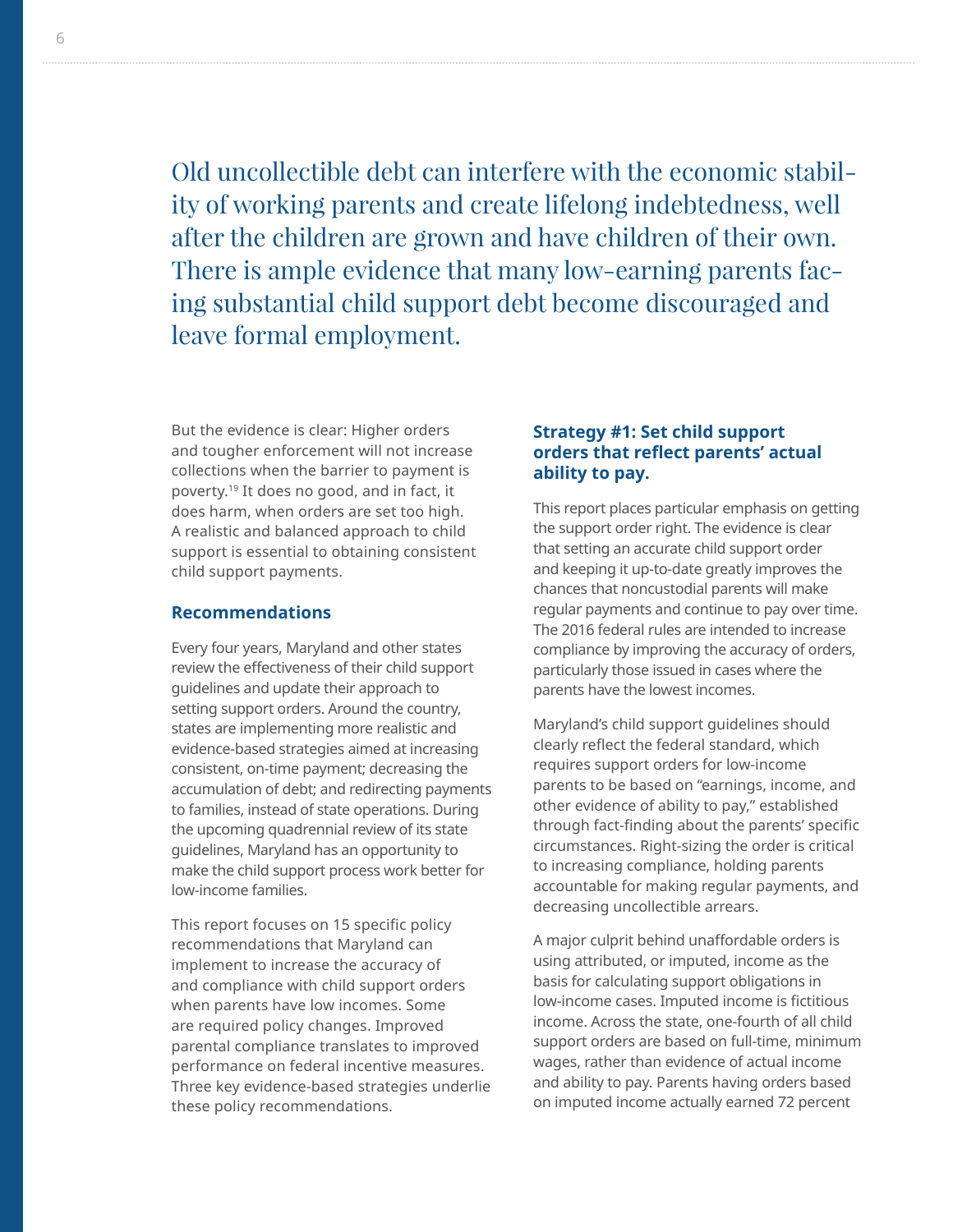<span id="page-6-0"></span>less than the amount listed on the child support worksheets. Not surprisingly, the collection rate for imputed minimum wage orders is 10 percentage points lower than orders that are based on actual income in low-income cases[.20](#page-9-0)

This report recommends that Maryland adopt a number of specific policies to improve the accuracy of support orders based upon ability to pay and to conform state guidelines to the new federal requirements:

- **1.** Articulate the standard in state guidelines that child support orders must be based on the noncustodial parent's "earnings, income and other evidence of ability to pay."
- **2.** Update the self-support reserve, leaving enough money in a low-income parent's pockets to pay for basic subsistence needs.
- **3.** Tighten up state guidelines so that "potential," or imputed, income is not routinely used as the basis for orders when the parents are impoverished.
- **4.** Restructure the state guidelines by extending the schedule to zero income, gradually increasing support amounts consistent with the noncustodial parent's ability to pay.
- **5.** Implement child support problemsolving courts and other less adversarial approaches and continue to improve judicial access for pro se litigants in child support cases.
- **6.** Shorten the timeframes included in Md. Family Law Code § 12-104.1, which allows incarcerated parents to request modification of their orders.
- **7.** Suspend child support obligations upon incarceration by operation of law and automate the process.
- **8.** Institute a procedure to review and adjust obligations upon release from prison.

#### **Strategy #2: Reduce uncollectible child support debt.**

Old uncollectible debt can interfere with the economic stability of working parents and create lifelong indebtedness, well after the children are grown and have children of their own. There is ample evidence that many low-earning parents facing substantial child support debt become discouraged and leave formal employment. This usually is because they cannot afford to live on the earnings that remain once child support has been deducted from their paychecks. High arrears can substantially reduce child support payments, earnings, and labor force participation by noncustodial parents[.21](#page-9-0)

Just as alarming, there is mounting evidence that child support debt creates a barrier to father involvement. Indebted noncustodial fathers have significantly less contact with their children, are less engaged in their daily activities, and provide less frequent informal support.<sup>22</sup> Indebtedness is associated with greater parental depression, alcohol overuse, poor health, worsened family relationships, less effective parenting, and deteriorating child behavior.<sup>23</sup>

Enforcement mechanisms alone are not effective in increasing collections from lowincome parents. In fact, overly aggressive enforcement efforts, particularly driver's license suspensions, can make matters worse, by interfering with work and family responsibilities.[24](#page-10-0) A driver's license suspension can set up a vicious cycle, making it harder to pay child support than before the suspension. Data show that driver's license suspensions affect the poor to a much greater extent than other income groups.<sup>25</sup> For low-income parents, employment and debt leveraging programs, such as the Maryland Child Support Payment Incentive Program (PIP) and Noncustodial Parent Employment Programs (NPEP) managed by the Child Support Administration can be effective in increasing child support payments.[26](#page-10-0)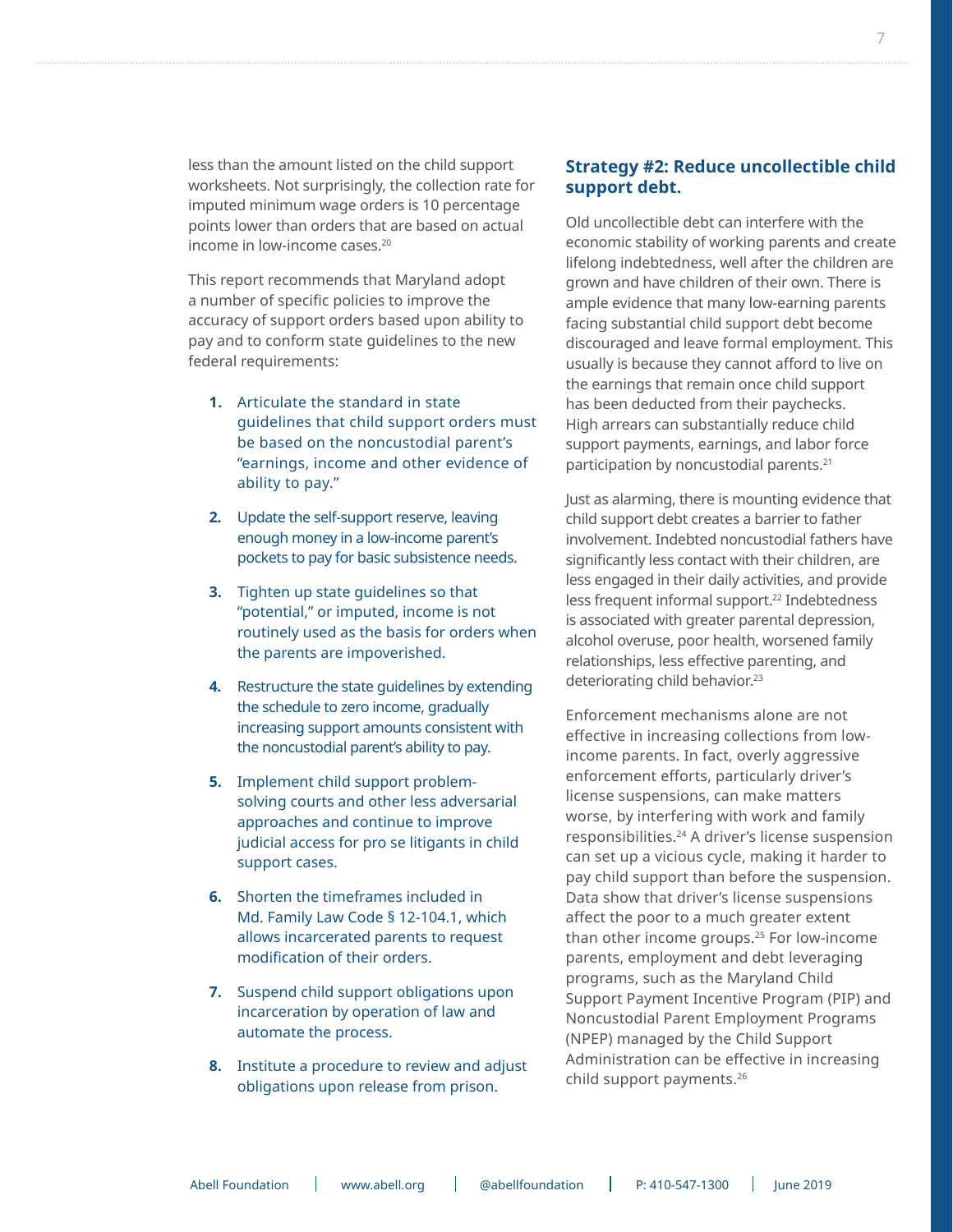<span id="page-7-0"></span>Parents are more willing to pay when child support benefits their children. Research in several states found that more noncustodial parents paid child support and parents paid more support when it was passed through to their children.

We recommend that Maryland adopt specific policies to identify and reduce uncollectible child support arrears:

- **1.** Define criteria to automatically review and write off old uncollectible debt owed to the state.
- **2.** Strengthen Maryland's child support debt leveraging and noncustodial parent employment programs, including PIP and NPEP.
- **3.** Implement new strategies to reduce the accumulation of debt in lowincome cases.
- **4.** Stop suspending driver's licenses for child support nonpayment when parents earn less than 200 percent of poverty.

#### **Strategy #3: Ensure that children, not the state, receive the money when their parents pay child support.**

Not all families benefit equally from the collection of child support. In fact, Maryland withholds child support payments from many of the poorest families—namely, those who receive, or used to receive, Temporary Cash Assistance, ("TCA"). As a condition of receiving cash assistance, families are required to sign over to the state their rights to child support. When the state collects support in those cases, it holds back the money to reimburse the assistance. Even after families no longer receive assistance, the state keeps a cut of

support payments until the assistance is paid off. These retained payments are shared with the federal government and treated as government revenues.

Last year, the Maryland legislature adopted a partial pass-through of support payments paid to families receiving TCA. Effective July 1, 2019, families receiving assistance will receive up to \$100 for one child and \$200 for two or more children from the support paid by the children's noncustodial parent. This is a step in the right direction, but Maryland needs to do more. In FY 2017, Maryland retained \$16 million in child support and paid half to the federal government—money that could have gone to low-income families instead. Most of these retained collections are owed to families that no longer receive TCA but struggle to make ends meet.

Parents are more willing to pay when child support benefits their children. Research in several states found that more noncustodial parents paid child support and parents paid more support when it was passed through to their children. A study in Wisconsin found that when families received their child support, reliance on cash assistance decreased, child care satisfaction increased, and child maltreatment reports decreased—and with no net cost to the state.<sup>27</sup>

It is time to end the child support program's cost-recovery role in Maryland. Welfare cost recovery is not cost-effective and reduces federal performance incentive funding. Using child support as state revenues sends a mixed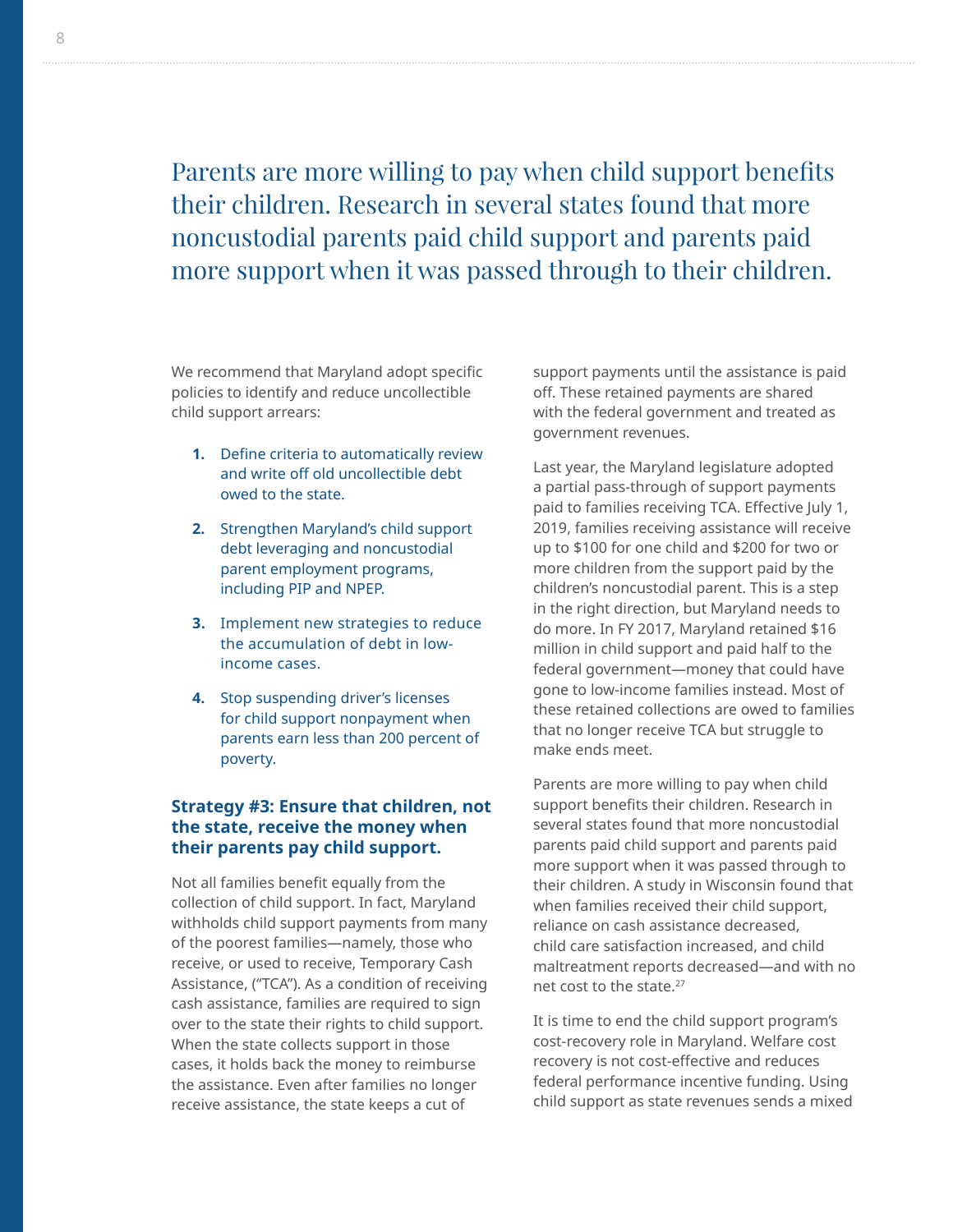<span id="page-8-0"></span>message to parents about the importance of supporting their children and undermines the mission of the child support program. It reduces the willingness of parents to cooperate with the child support program and comply with their child support orders. It aggravates the strains between the parents and further disconnects parents from their children. It deprives some of the poorest families of needed resources and increases the use of public assistance. Through the eyes of parents, it is just plain wrong.<sup>28</sup>

We recommend that Maryland adopt specific policies to increase the amount of collected child support paid to families, rather than keeping the money to reimburse TCA costs:

- **1.** For current TCA families, pass through 100 percent of all support.
- **2.** For former TCA families, cancel old assignments and pay families the child support collected from federal tax refunds.
- **3.** Adopt all 5 federal options outlined in Appendix II to pay all collections to current and former TCA families and get child support completely out of the welfare cost recovery business.

By focusing on these three key evidence-based strategies—and recommending the specific policies in this report—we hope to offer promising alternatives that not only better meet the needs of low-income families but also ensure that low-income children and their families receive the support they need.

#### About the Author

Vicki Turetsky is an attorney and independent policy consultant. She previously served as the commissioner of the federal Office of Child Support Enforcement in the Obama Administration and worked a number of years in state government.

#### **Endnotes**

- **[1](#page-0-0)** Lauren A. Hall, Letitia L. Passarella and Catherine E. Born, *Who Pays Child Support? Noncustodial Parents' Payment Compliance*, University of Maryland School of Social Work, Family Welfare Research & Training Group, 2014, accessed at: [https://familywelfare.umaryland.edu/](https://familywelfare.umaryland.edu/reports1/paymentcompliance.pdf) [reports1/paymentcompliance.pdf;](https://familywelfare.umaryland.edu/reports1/paymentcompliance.pdf) Mark Takayesu, *Understanding Payment Barriers to Improve Child Support Compliance*, Orange County Department of Child Support Services, 2013, accessed at: [http://ywcss.](http://ywcss.com/sites/default/files/pdf-resource/understanding_payment_barriers_to_improve_child_support_compliance.pdf) [com/sites/default/files/pdf-resource/](http://ywcss.com/sites/default/files/pdf-resource/understanding_payment_barriers_to_improve_child_support_compliance.pdf) [understanding\\_payment\\_barriers\\_to\\_](http://ywcss.com/sites/default/files/pdf-resource/understanding_payment_barriers_to_improve_child_support_compliance.pdf) improve child support compliance.pdf.
- **[2](#page-1-0)** Email to the author from Jamie Haskel, University of Maryland School of Social Work, dated May 8, 2019.
- **[3](#page-1-0)** Yoonsook Ha, Maria Cancian, Daniel R. Meyer, and Eunhee Han, *Factors Associated with Nonpayment of Child Support,* Institute for Research on Poverty, University of Wisconsin-Madison, 2008, accessed at: [https://www.irp.wisc.edu/wp/wp-content/](https://www.irp.wisc.edu/wp/wp-content/uploads/2018/06/T7-FactorsNonPayCS-Report.pdf) [uploads/2018/06/T7-FactorsNonPayCS-](https://www.irp.wisc.edu/wp/wp-content/uploads/2018/06/T7-FactorsNonPayCS-Report.pdf)[Report.pdf](https://www.irp.wisc.edu/wp/wp-content/uploads/2018/06/T7-FactorsNonPayCS-Report.pdf).
- **[4](#page-1-0)** Takayesu, 2013; Cancian, Meyer and Han, 2008; Carl Formoso, *Determining the Composition and Collectibility of Child Support Arrearages*, Washington State Department of Social and Health Services, 2003, accessed at: [https://www.dshs.wa.gov/sites/default/](https://www.dshs.wa.gov/sites/default/files/ESA/dcs/documents/cvol1prn.pdf) [files/ESA/dcs/documents/cvol1prn.pdf](https://www.dshs.wa.gov/sites/default/files/ESA/dcs/documents/cvol1prn.pdf).
- **[5](#page-1-0)** Natalie Demyan and Letitia Logan Passarella, *Maryland Snapshot, Baltimore Snapshot 2017* Natalie Demyan and Letitia Logan Passarella, *Snapshot of Noncustodial Parents in Maryland: Examining Who Owed Support in July 2017* and *Snapshot of Noncustodial Parents in Baltimore: Examining Who Owed Support in July 2017*, University of Maryland School of Social Work, Ruth Young Center for Families & Children, 2018, accessed at: [https://](https://familywelfare.umaryland.edu/reports1/Noncustodial%20Parent%20Snapshots%20July%202017.pdf) [familywelfare.umaryland.edu/reports1/](https://familywelfare.umaryland.edu/reports1/Noncustodial%20Parent%20Snapshots%20July%202017.pdf) [Noncustodial%20Parent%20Snapshots%20](https://familywelfare.umaryland.edu/reports1/Noncustodial%20Parent%20Snapshots%20July%202017.pdf) [July%202017.pdf.](https://familywelfare.umaryland.edu/reports1/Noncustodial%20Parent%20Snapshots%20July%202017.pdf)
- **[6](#page-1-0)** Demyan and Passerella, *Snapshot of Noncustodial Parents in Maryland* and *Snapshot of Noncustodial Parents in Baltimore*, 2018.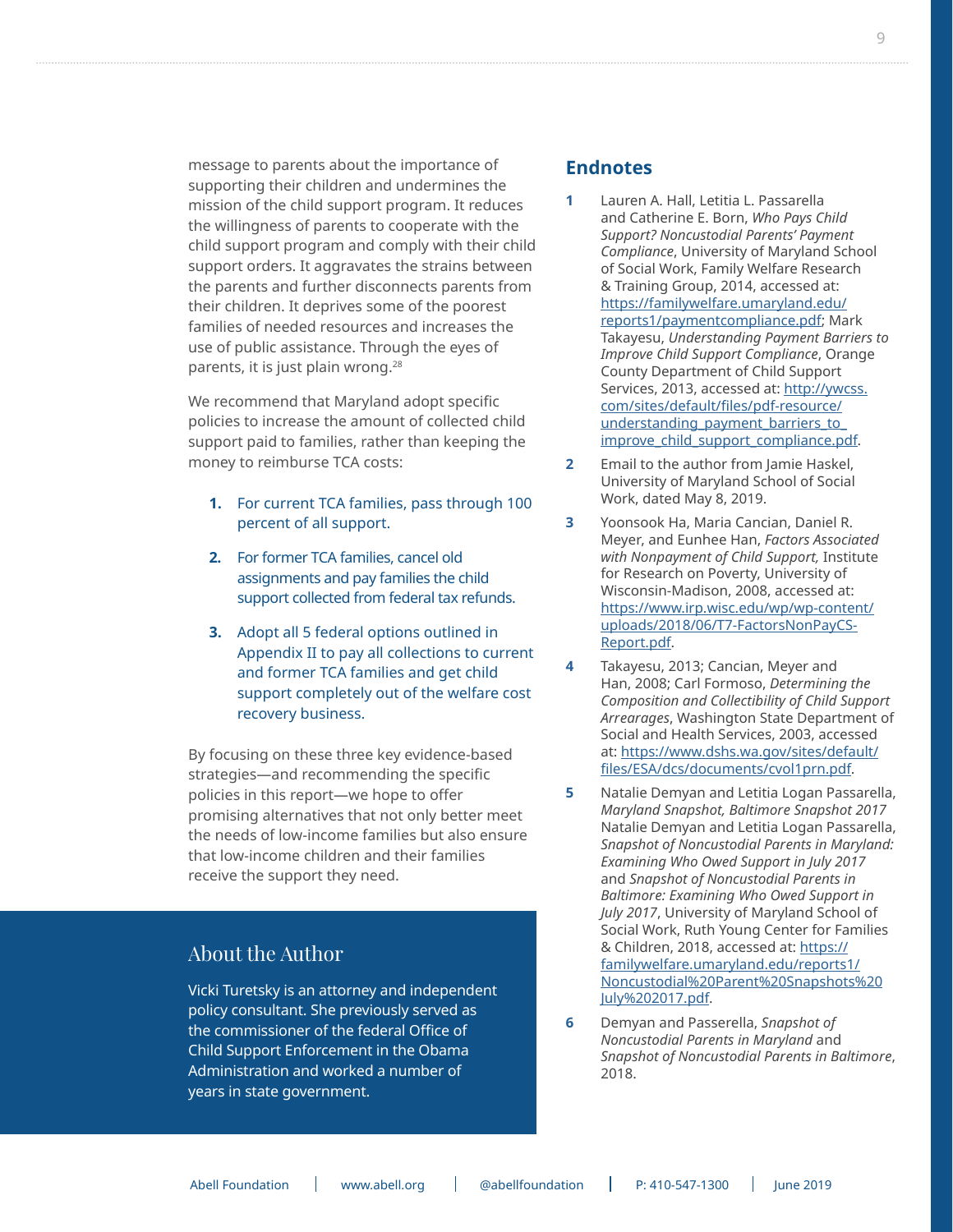- <span id="page-9-0"></span>**[7](#page-1-0)** Formoso, 2003.
- **[8](#page-1-0)** Formoso, 2003.
- **[9](#page-1-0)** Vicki Turetsky, S*taying in Jobs and Out of the Underground: Child Support Policies that Encourage Legitimate Work*, Center for Law and Social Policy, 2007, accessed at: [http://www.policyarchive.org/](http://www.policyarchive.org/handle/10207/13797) [handle/10207/13797;](http://www.policyarchive.org/handle/10207/13797) Lauren Rich, Regular and Irregular Earnings: Implications for Child Support Practices? Children and Youth Services Review, vol. 23, 353-376, 2001, accessed at: [https://www.sciencedirect.com/](https://www.sciencedirect.com/science/article/pii/S0190740901001396) [science/article/pii/S0190740901001396](https://www.sciencedirect.com/science/article/pii/S0190740901001396) .
- **[10](#page-1-0)** Paul Legler and Vicki Turetsky, *More State Child Support Dollars to Kids: Using New State Flexibility in Child Support Pass-Through and Distribution Rules to Benefit Government and Families*, Center for Law and Social Policy and Policy Studies, Inc., 2006, accessed at: [https://www.clasp.org/sites/default/files/](https://www.clasp.org/sites/default/files/publications/2017/04/0305.pdf) [publications/2017/04/0305.pdf](https://www.clasp.org/sites/default/files/publications/2017/04/0305.pdf); Steven T. Cook and Emma Caspar, *W-2 Child Support Demonstration Evaluation: Comparison of Outcomes,* 2006, accessed at: [https://www.](https://www.ssc.wisc.edu/irpweb/research/childsup/csde/publications/task-A-pt1-2-06.pdf.) [ssc.wisc.edu/irpweb/research/childsup/](https://www.ssc.wisc.edu/irpweb/research/childsup/csde/publications/task-A-pt1-2-06.pdf.) [csde/publications/task-A-pt1-2-06.pdf.](https://www.ssc.wisc.edu/irpweb/research/childsup/csde/publications/task-A-pt1-2-06.pdf.)
- **[11](#page-2-0)** Demyan and Passarella, *Snapshot of Noncustodial Parents in Maryland*, 2018.
- **[12](#page-2-0)** Mark Takayesu, *How Do Child Support Order Amounts Affect Payments and Compliance?* Orange County Department of Child Support Services, Orange County Department of Child Support Services, 2011, accessed at: [http://ywcss.com/sites/default/](http://ywcss.com/sites/default/files/pdf-resource/how_do_child_support_orders_affect_payments_and_compliance.pdf) files/pdf-resource/how do child support [orders\\_affect\\_payments\\_and\\_compliance.](http://ywcss.com/sites/default/files/pdf-resource/how_do_child_support_orders_affect_payments_and_compliance.pdf) [pdf](http://ywcss.com/sites/default/files/pdf-resource/how_do_child_support_orders_affect_payments_and_compliance.pdf) .
- **[13](#page-2-0)** Letitia Logan Passarella and Catherine E. Born, *Who Pays Child Support in Baltimore City? Noncustodial Parent (NCP) Payment Compliance*, University of Maryland School of Social Work, Family Welfare Research & Training, 2014, accessed at: [http://ywcss.](http://ywcss.com/sites/default/files/pdf-resource/how_do_child_support_orders_affect_payments_and_compliance.pdf) [com/sites/default/files/pdf-resource/](http://ywcss.com/sites/default/files/pdf-resource/how_do_child_support_orders_affect_payments_and_compliance.pdf) [how\\_do\\_child\\_support\\_orders\\_affect\\_](http://ywcss.com/sites/default/files/pdf-resource/how_do_child_support_orders_affect_payments_and_compliance.pdf) [payments\\_and\\_compliance.pdf](http://ywcss.com/sites/default/files/pdf-resource/how_do_child_support_orders_affect_payments_and_compliance.pdf). The 2019 federal poverty guideline for one adult is \$12,490, accessed at: [https://aspe.hhs.](https://aspe.hhs.gov/2019-poverty-guidelines) [gov/2019-poverty-guidelines](https://aspe.hhs.gov/2019-poverty-guidelines) .
- **[14](#page-2-0)** Passarella and Born, 2014.
- **15** Takayesu, 2011; Carl Formoso and Quinghua Liu, *Arrears Stratification in Washington State: Developing Operational Protocols in a Data Mining Environment,*  Washington State Department of Social and Health Services, Economic Services Administration, Management Accountability & Performance Statistics Office, 2010, accessed at: [https://www.dshs.wa.gov/](https://www.dshs.wa.gov/sites/default/files/ESA/dcs/documents/ArrearStratificationReportFinal.pdf) [sites/default/files/ESA/dcs/documents/](https://www.dshs.wa.gov/sites/default/files/ESA/dcs/documents/ArrearStratificationReportFinal.pdf) [ArrearStratificationReportFinal.pdf](https://www.dshs.wa.gov/sites/default/files/ESA/dcs/documents/ArrearStratificationReportFinal.pdf); Formoso, 2003; Office of Inspector General, Child Support for Children on TANF, OEI-05- 99-00-00392, U.S. Department of Health and Human Services, 2002, accessed at [https://](https://oig.hhs.gov/oei/reports/oei-05-99-00392.pdf) [oig.hhs.gov/oei/reports/oei-05-99-00392](https://oig.hhs.gov/oei/reports/oei-05-99-00392.pdf) . [pdf](https://oig.hhs.gov/oei/reports/oei-05-99-00392.pdf) .
- **[16](#page-2-0)** Demyan and Passarella, *Snapshot of Noncustodial Parents in Maryland*, 2018.
- **[17](#page-2-0)** Takayesu, 2011.
- **[18](#page-2-0)** Demyan and Passarella, *Snapshot of Noncustodial Parents in Maryland*, 2018; Natalie Demyan and Leititia Passarella, *Actual Earnings and Payment Outcomes Among Obligors with Imputed Income*, University of Maryland School of Social Work, Ruth Young Center for Families & Children, 2018, accessed at: [https://](https://familywelfare.umaryland.edu/reports1/guidelines_imputedincome.pdf) [familywelfare.umaryland.edu/reports1/](https://familywelfare.umaryland.edu/reports1/guidelines_imputedincome.pdf) [guidelines\\_imputedincome.pdf](https://familywelfare.umaryland.edu/reports1/guidelines_imputedincome.pdf) .
- **[19](#page-5-0)** Formoso, 2003.
- **[20](#page-6-0)** Demyan and Passarella, 2018.
- **[21](#page-6-0)** Daniel P. Miller and Ronald B. Mincy, "Falling Further Behind? Child Support Arrears and Father's Labor Force Participation," *Social Service Review*, 86(4); 604-635, 2012, accessed at: [https://www.researchgate.net/](https://www.researchgate.net/publication/255736435_Falling_Further_Behind_Child_Support_Arrears_and_Fathers’_Labor_Force_Participation) [publication/255736435\\_Falling\\_Further\\_](https://www.researchgate.net/publication/255736435_Falling_Further_Behind_Child_Support_Arrears_and_Fathers’_Labor_Force_Participation) [Behind\\_Child\\_Support\\_Arrears\\_and\\_](https://www.researchgate.net/publication/255736435_Falling_Further_Behind_Child_Support_Arrears_and_Fathers’_Labor_Force_Participation) [Fathers'\\_Labor\\_Force\\_Participation;](https://www.researchgate.net/publication/255736435_Falling_Further_Behind_Child_Support_Arrears_and_Fathers’_Labor_Force_Participation) Maria Cancian, Carolyn J. Heinrich, and Yiyoon Chung, *Does Debt Discourage Employment and Payment of Child Support? Evidence from a Natural Experiment*, La Follette School of Public Affairs Working Paper No. 2009-012, University of Wisconsin-Madison, 2009, accessed at: [https://www.researchgate.](https://www.researchgate.net/publication/28627482_Does_Debt_Discourage_Employment_and_Payment_of_Child_Support_Evidence_from_a_Natural_Experiment) [net/publication/28627482\\_Does\\_Debt\\_](https://www.researchgate.net/publication/28627482_Does_Debt_Discourage_Employment_and_Payment_of_Child_Support_Evidence_from_a_Natural_Experiment) [Discourage\\_Employment\\_and\\_Payment\\_of\\_](https://www.researchgate.net/publication/28627482_Does_Debt_Discourage_Employment_and_Payment_of_Child_Support_Evidence_from_a_Natural_Experiment) [Child\\_Support\\_Evidence\\_from\\_a\\_Natural\\_](https://www.researchgate.net/publication/28627482_Does_Debt_Discourage_Employment_and_Payment_of_Child_Support_Evidence_from_a_Natural_Experiment) [Experiment](https://www.researchgate.net/publication/28627482_Does_Debt_Discourage_Employment_and_Payment_of_Child_Support_Evidence_from_a_Natural_Experiment); Harry J. Holzer, Paul Offner, and Elaine Sorensen, *Declining Employment among Young Black Less-Educated Men:*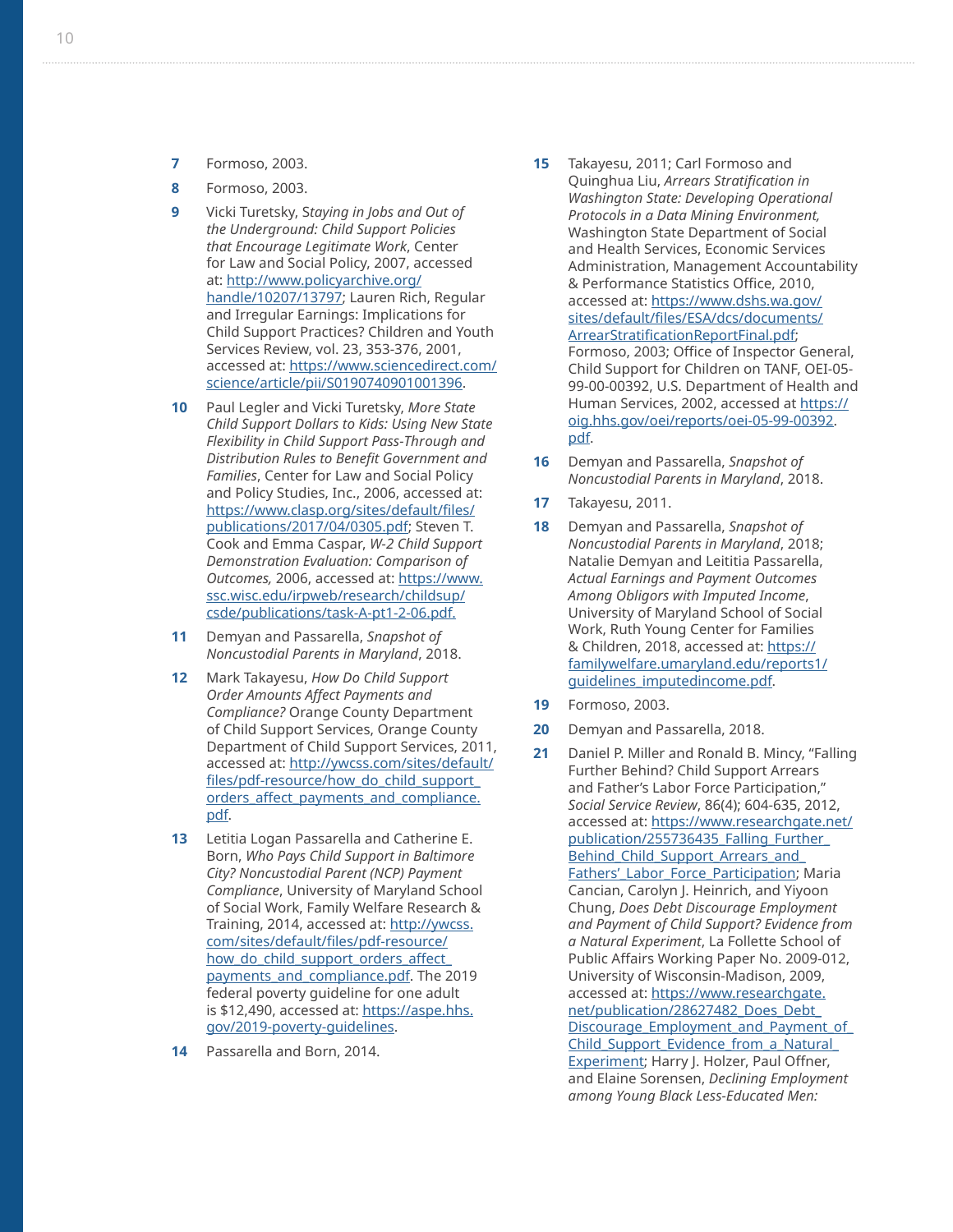<span id="page-10-0"></span>*The Role of Incarceration and Child Support*, Urban Institute, 2004, accessed at: [https://](https://www.urban.org/research/publication/declining-employment-among-young-black-less-educated-men) [www.urban.org/research/publication/](https://www.urban.org/research/publication/declining-employment-among-young-black-less-educated-men) [declining-employment-among-young-black](https://www.urban.org/research/publication/declining-employment-among-young-black-less-educated-men)[less-educated-men.](https://www.urban.org/research/publication/declining-employment-among-young-black-less-educated-men)

- **22** Kimberley J. Turner and Maureen R. Waller, *Indebted Relationships: Child Support Arrears and Nonresident Fathers' Involvement with Children*, Journal of Marriage and Family, Vol. 79, Issue 1, Sept. 2016, accessed at: [https://pediatrics.](https://pediatrics.aappublications.org/content/137/2/e20153059) [aappublications.org/content/137/2/e20153059](https://pediatrics.aappublications.org/content/137/2/e20153059).
- **[23](#page-6-0)** Hyunjoon Um, *The Role of Child Support Debt on the Development of Mental Health Problems among Nonresident Fathers*, March 2019, accessed at: [https://fragilefamilies.princeton.](https://fragilefamilies.princeton.edu/sites/fragilefamilies/files/wp19-05-ff.pdf) [edu/sites/fragilefamilies/files/wp19-05-ff.](https://fragilefamilies.princeton.edu/sites/fragilefamilies/files/wp19-05-ff.pdf) [pdf;](https://fragilefamilies.princeton.edu/sites/fragilefamilies/files/wp19-05-ff.pdf) Lawrence M. Berger, and Jason N. Houle, "Parental Debt and Children's Socioemotional Well-being." *Pediatrics*, Vol.1 37(2), 2016, accessed at: [http://pediatrics.aappublications.](http://pediatrics.aappublications.org/content/early/2016/01/20/peds.2015-3059) [org/content/early/2016/01/20/peds.2015-3059.](http://pediatrics.aappublications.org/content/early/2016/01/20/peds.2015-3059)
- **[24](#page-6-0)** Lavanya Madhusudan, *The Criminalization of Poverty: How to Break the Cycle through Policy Reform in Maryland*, Job Opportunities Task Force, 2018, accessed at: [https://jotf.](https://jotf.org/wp-content/uploads/2018/08/cop-report-013018_final.pdf) [org/wp-content/uploads/2018/08/cop](https://jotf.org/wp-content/uploads/2018/08/cop-report-013018_final.pdf)report-013018 final.pdf; Alan M. Voorhees, *Motor Vehicles Affordability and Fairness Task Force Final Report*, New Jersey Motor Vehicle Commission, 2006, accessed at: [https://](https://jotf.org/wp-content/uploads/2018/08/cop-report-013018_final.pdf) [jotf.org/wp-content/uploads/2018/08/cop](https://jotf.org/wp-content/uploads/2018/08/cop-report-013018_final.pdf)[report-013018\\_final.pdf](https://jotf.org/wp-content/uploads/2018/08/cop-report-013018_final.pdf); Ronald Mincy and Elaine Sorensen, "Deadbeats and Turnips in Child Support Reform," *Journal of Policy Analysis and Management*, 1998, accessed at: [https://](https://www.opressrc.org/content/deadbeats-and-turnips-child-support-reform) [www.opressrc.org/content/deadbeats-and](https://www.opressrc.org/content/deadbeats-and-turnips-child-support-reform)[turnips-child-support-reform](https://www.opressrc.org/content/deadbeats-and-turnips-child-support-reform).
- **[25](#page-6-0)** Voorhees, 2006.
- **[26](#page-6-0)** See the description of the employment programs on the Child Support Administration, Maryland Department of Human Services website at: [http://dhs.maryland.gov/](http://dhs.maryland.gov/child-support-services/paying-support/noncustodial-parent-employment-programs/) [child-support-services/paying-support/](http://dhs.maryland.gov/child-support-services/paying-support/noncustodial-parent-employment-programs/) [noncustodial-parent-employment-programs/](http://dhs.maryland.gov/child-support-services/paying-support/noncustodial-parent-employment-programs/)
- **[27](#page-7-0)** Kye Lippold, Austin Nichols and Elaine Sorensen, *Evaluation of the \$150 Child Support Pass-Through and Disregard Policy in the District of Columbia*, Urban Institute, 2010, accessed at: [https://](https://www.urban.org/sites/default/files/publication/23436/412779-Evaluation-of-the-Child-Support-Pass-Through-and-Disregard-Policy-in-the-District-of-Columbia.PDF) [www.urban.org/sites/default/files/](https://www.urban.org/sites/default/files/publication/23436/412779-Evaluation-of-the-Child-Support-Pass-Through-and-Disregard-Policy-in-the-District-of-Columbia.PDF) [publication/23436/412779-Evaluation](https://www.urban.org/sites/default/files/publication/23436/412779-Evaluation-of-the-Child-Support-Pass-Through-and-Disregard-Policy-in-the-District-of-Columbia.PDF)[of-the-Child-Support-Pass-Through-and-](https://www.urban.org/sites/default/files/publication/23436/412779-Evaluation-of-the-Child-Support-Pass-Through-and-Disregard-Policy-in-the-District-of-Columbia.PDF)[Disregard-Policy-in-the-District-of-Columbia.](https://www.urban.org/sites/default/files/publication/23436/412779-Evaluation-of-the-Child-Support-Pass-Through-and-Disregard-Policy-in-the-District-of-Columbia.PDF) [PDF;](https://www.urban.org/sites/default/files/publication/23436/412779-Evaluation-of-the-Child-Support-Pass-Through-and-Disregard-Policy-in-the-District-of-Columbia.PDF) Steven T. Cook and Emma Caspar, *W-2 Child Support Demonstration Evaluation: Comparison of Outcomes*, 2006, accessed at: [https://www.ssc.wisc.edu/irpweb/research/](https://www.ssc.wisc.edu/irpweb/research/childsup/csde/publications/task-A-pt1-2-06.pdf) [childsup/csde/publications/task-A-pt1-2-06.](https://www.ssc.wisc.edu/irpweb/research/childsup/csde/publications/task-A-pt1-2-06.pdf) [pdf](https://www.ssc.wisc.edu/irpweb/research/childsup/csde/publications/task-A-pt1-2-06.pdf).
- **[28](#page-8-0)** Lippold, Nichols, and Sorensen, 2010; Dan Bloom and Kay Sherwood, *Matching Opportunities to Obligations: Lessons for Child Support Reform from the Parents' Fair Share Pilot Phase*, MDRC, 1994, accessed at: [https://](https://eric.ed.gov/?id=ED373270) [eric.ed.gov/?id=ED373270](https://eric.ed.gov/?id=ED373270).

Abell Foundation Mww.abell.org | @abellfoundation | P: 410-547-1300 | June 2019